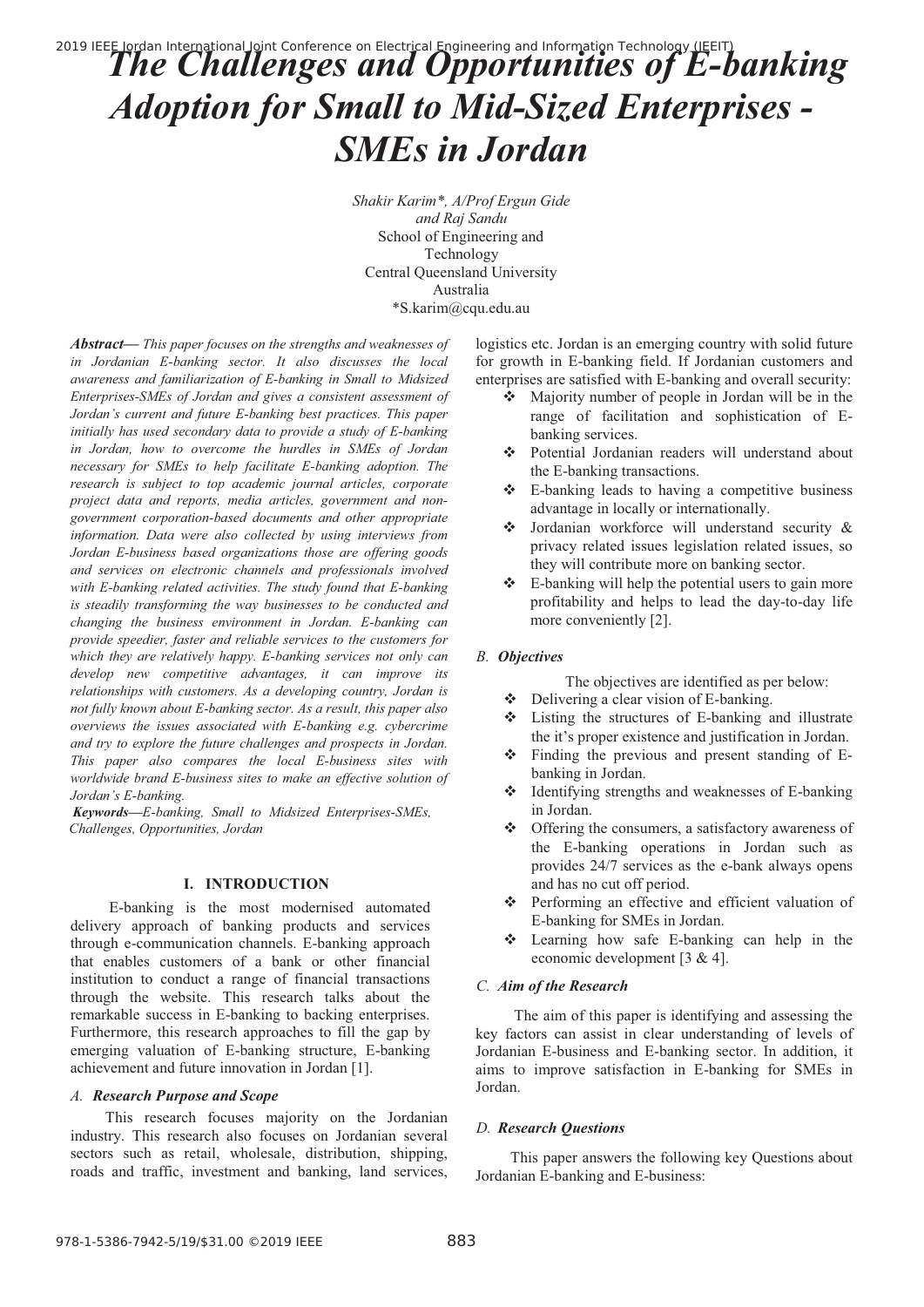- What is the past and present status of Ebanking in Jordan and why e-banking was not trusted sufficiently by Jordanian at past?
- $\frac{1}{2}$  What is the current security and privacy status of Jordanian E-banking sector?
- How E-banking leads to having a competitive advantage in the different levels (e.g. Locally or internationally), particularly in Jordan?
- $\frac{1}{2}$  How could Jordan build up the opportunity to develop e-banking satisfaction for its own economic growth?
- $\cdot$  How the rapidity of E-banking effect customer satisfaction in Jordan?
- $\frac{1}{2}$  Does Reliability of E-banking effect client fulfilment in Jordanian banking area?

## *E. Importance of the Study*

 This study is very important for Jordanian people and to be able to accept technology acceptance decision in Jordan and also significant in predicting a customer's goal to adopt E-banking. In addition,

- E-banking is the key trend for financial institutions to keep track of. E-banking is and will be more frequent regular day-to-day practice in the digital arena.
- $\frac{1}{2}$  E-banking using a virtual channel is the most advanced trend and the cutting-edge competitive business advantage in the Jordanian banking industry [5].

## **II. LITERATURE REVIEW**

This section presents journal and conference articles, books, project reports, online articles, corporation-based documents about basic understanding of E-banking systems in Jordan. It also focuses on the Jordanian E-business environment.



**Figure 1: Map of Jordan** [5]  **Table 1: Overview of an Arabic country: Jordan-2017** *[11]*

| Country: Jordan             | Capital:<br>Amman            | Economic:<br>Agriculture,<br>Industry,<br>Services |
|-----------------------------|------------------------------|----------------------------------------------------|
| GDP (USD):<br>40.49 Billion | Currency:<br>Jordanian Dinar | Political system:<br>Constitutional<br>monarchy    |

| Religion: Muslim<br>$(97.2\%)$<br>Orthodox<br>Christians $(1.4\%)$ | Population:<br>7.13 million<br>(2017) | Median Age:<br>22.1 (2017)                                                   |
|--------------------------------------------------------------------|---------------------------------------|------------------------------------------------------------------------------|
| Language: Arabic                                                   | Land Area:<br>88,780 sq km            | Approximate Flight<br>Time <sup>.</sup><br>(HKG-AMM):<br>13 hours 50 minutes |

 As Figure 1 and table 1 shows, Jordan officially the Hashemite Kingdom of Jordan is an Arab country in Western Asia, on the East Bank of the Jordan River. Jordan is bordered by Saudi Arabia to the south, Iraq to the north-east, Syria to the north and Israel and Palestine (West Bank) to the west [5].

 The Jordanian government can provide an example in using E-business and E-banking services to reduce costs, lift productivity, efficiency, utilisation and develop better eservices. In addition, SMEs can use eservices for businesses and when replacing any existing business services because they are fit for the purpose, offer the best value for money and provide adequate management of risk to information and assets [6]. The below section provides further brief understanding of Ebusiness and E-banking.

## *A. The Industrial Scopes of E-business and E-banking*

 E-business refers to "the buying and selling of products and/or services over electronic systems through internet and other computer networks" [7].

 E-business comes together a range of course of actions such as: "World Wide Web (WWW), Electronic Mail (EMail), Internet Applications, Electronic Data Interchange (EDI), Shopping cart software, E-tickets, Domestic and international payment systems, Instant messaging-IM Online shopping and order tracking, Enterprise content management, Online banking, Teleconferencing" [7]. In addition, E-business impact on different sectors: "Public administration, Legal: privacy, security, liability, cybercrime, Intellectual Property Rights (IPR), Healthcare and social care, Utilities, Education & Skills, Transport and logistics, Retail and Trade, Application and services, Technical etc" [8]

 E-banking is a part of E-business and responds to customers' demand and cut the operational activities and related costs and ultimately to expand the market share and pursue a different strategy. E-banking also provides services such as transferring big money amounts among many countries, checking the daily transactions and deposits from the clients who buy the products from the company [8].

## *B. E-banking Process*

Figure 2 shows a quick E-banking process in general.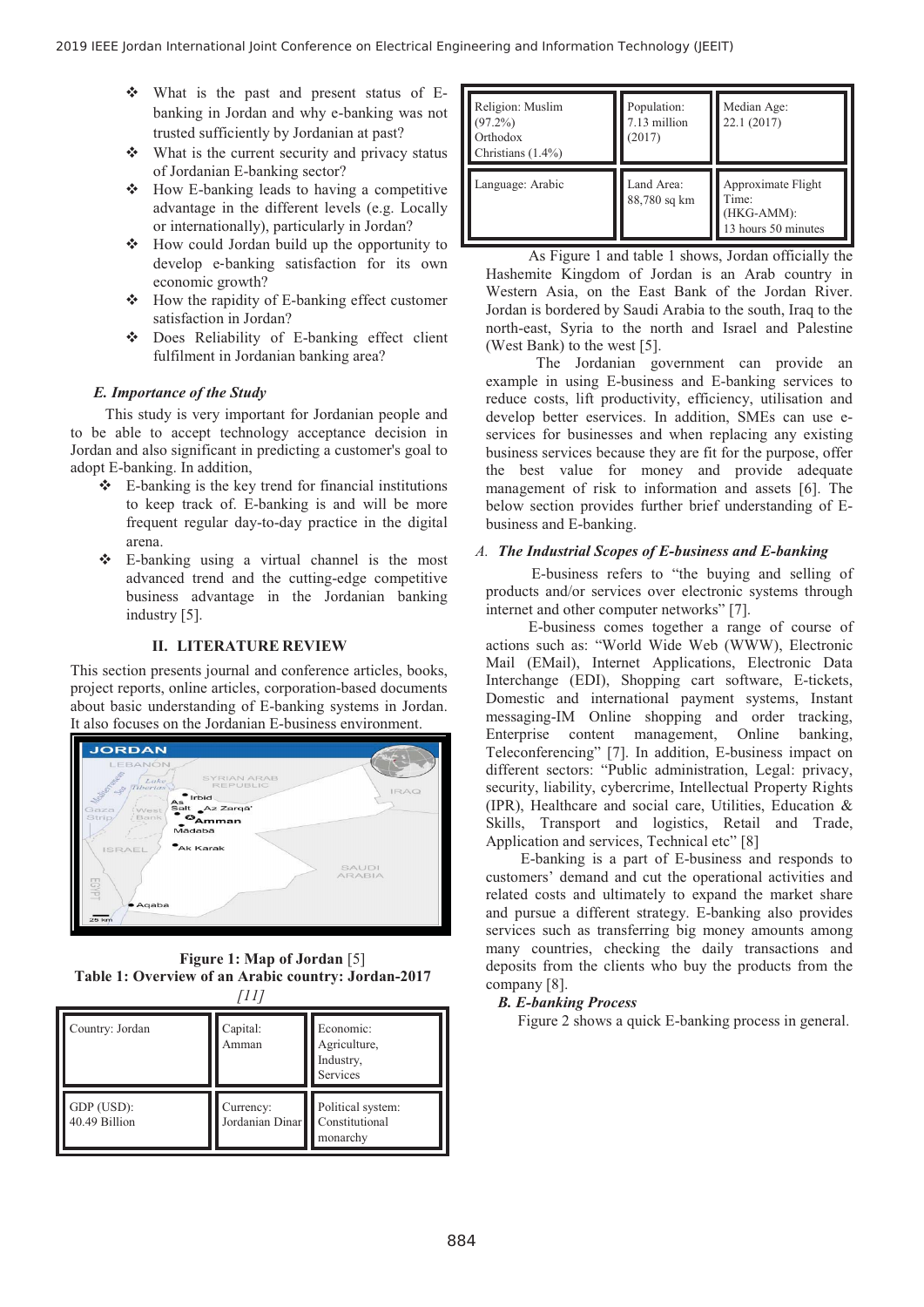

# **Figure 2: Process of E-banking** *[8] C. E-banking Facilities*

 E-banking provides large number of facilities in general, such as: 'compatibility, efficiency, effectiveness, trialability, highest security, Information reporting, Delivering the highest safety, User friendly application, Regular transaction, Efficient functionality, E-mail notification, Appropriate and Precise Information, online payment, Direct Debit option' [9]. E-banking is considered a delivery channel that fits with the modern banking customers who are computer literate and familiar with the internet. It also includes Viewing the balances on accounts, Checking the transactions, Downloading useful information, Transfer of funds, Paying third parties, Making loan applications from a secured website of the bank [9].

## *D. E-business and Internet Practice in Jordan*

The internet facilities, communication sector in Jordan, have significantly improved within last few years including city and countryside areas. An expert in the social media industry told to The Jordan Times "*The encouragement both from government and public sectors has encouraged this sector significantly"* [10].

 "*The availability of smart phones in Jordan has significantly increased the number of social media users and this trend is expected to continue to grow*," an social media expert told to The Jordan Times [11].

 Leading Social Media for News in Jordan-2018 says *"Facebook is the most popular social media site and the most frequently visited website by social media users in Jordan. 36.4 per cent of Twitter users in Jordan check the website daily, 58.9 per cent of Instagram users log in every day, while 84.9 per cent of Facebook users visit the site daily"* [11].

In addition, the below tables and figures give more understanding on mobile and internet users of Jordan.



**Figure 3: Social Media Stats** *[11]* 

**Table 2: Jordanian Users on Highest Social Networks-2018** *[11]* 

| <b>Social Networks</b> | <b>Estimated Number of Users</b> |  |  |
|------------------------|----------------------------------|--|--|
| Facebook               | 83.54%                           |  |  |
| YouTube                | 13.08%                           |  |  |
| Twitter                | 2.03%                            |  |  |
| Instagram              | 0.8%                             |  |  |
| Google+                | 0.18%                            |  |  |

According to table 2, Facebook is the record common social network in Jordan. More than half users are also very active in Twitter, Google and LinkedIn [11].

**Table 3: Social Media Use by Gender in Jordan** *[11]* 

| Male | Female |
|------|--------|
| 65%  | 35%    |

**Table 4: Social Media Users in Jordan** *[11]* 

| Country | <b>Face book</b> | LinkedIn | <b>Twitter</b> |
|---------|------------------|----------|----------------|
| Jordan  | 34.14%           | 2.86%    | 0.92%          |



**Figure 4: Leading Social Media for News in Jordan-2018** [11]

| Table 5: Social Media Used by Aged distribution in |
|----------------------------------------------------|
| Jordan $[11]$                                      |

| Age      | <b>Social Media Usage</b> |  |  |
|----------|---------------------------|--|--|
| $1 - 17$ | 9%                        |  |  |
| 18-24    | 36%                       |  |  |
| 25-34    | 32%                       |  |  |
| 35-44    | 11%                       |  |  |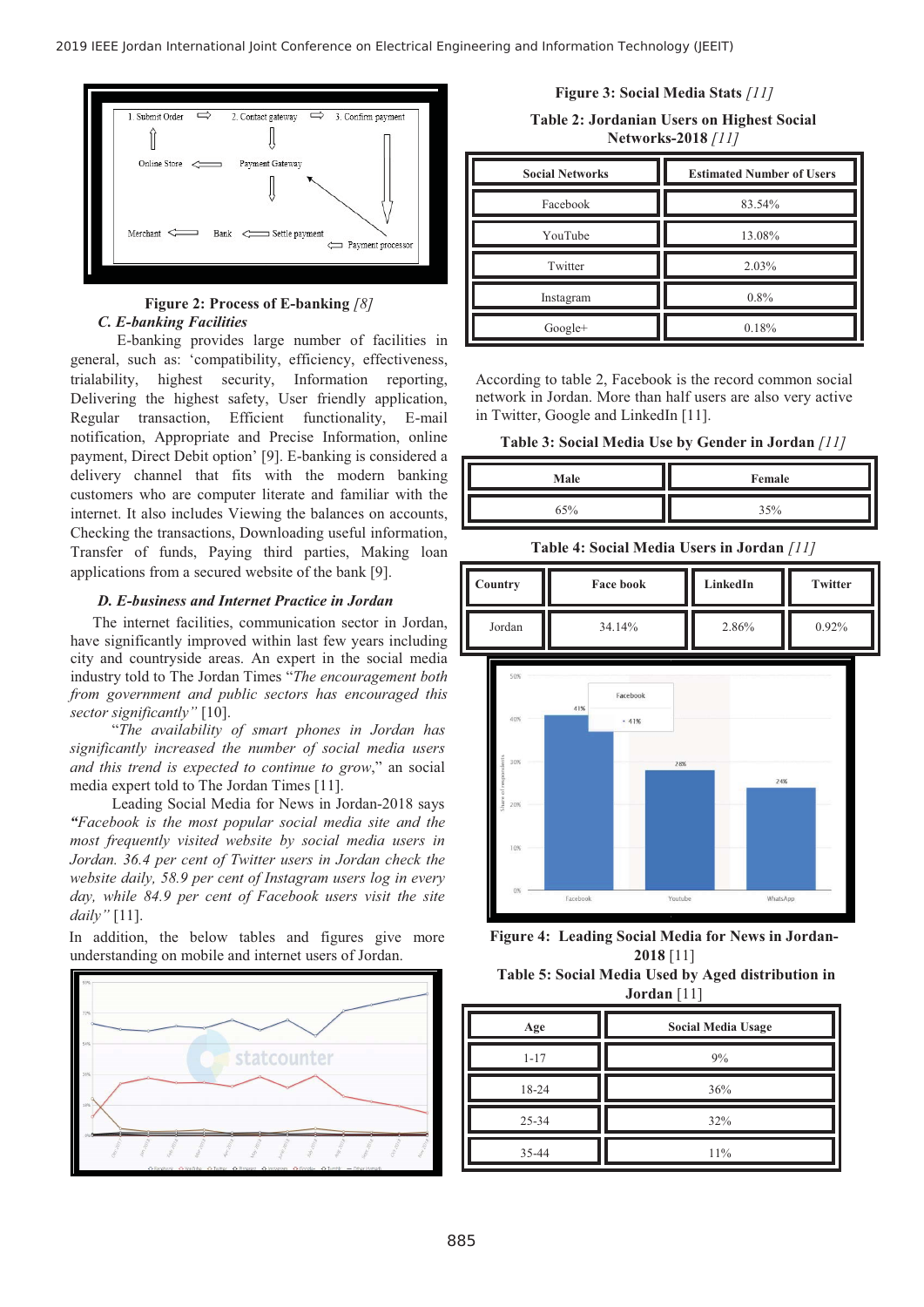$$
44+
$$
 12%

**Table 6: Smartphone Holders in Jordan** *[11]* 

| <b>Mobile Holders</b> | <b>Purpose</b>             |  |  |  |
|-----------------------|----------------------------|--|--|--|
| 48%                   | Taking photos and videoing |  |  |  |
| 28%                   | Facebooking and Tweet      |  |  |  |
| 13%                   | Civil and Criminal reports |  |  |  |
| 9%                    | To get healthiness news    |  |  |  |
| $5\%$                 | To get or receive payments |  |  |  |

## *E. E-banking Field of Jordan in Future*

 E-banking is important to the "developing financial system of Jordan and particularly to the import-export business. Jordan has been financing highly ICT and Ebanking development, concentrating on government and nongovernment sector, efficiency, accuracy, time management properly". However, enterprises are also important section of the business society, and the flow of ICT into businesses is important for the success of  $C$ . production, progress, and the well-organized functioning of the information society [14].

*F. Jordan is the Biggest Market for Online Retail* Jordan unquestionably lives in the techno developed nation. Some of the recent statistics as below:

- More than 50% of Jordan consumers do online shopping.
- Online sales revenue in Jordan is now in high achievement recently.
- More than 53% of consumers purchase from Jordan based E-business or online shops rather than overseas online shops.
- 75% of online consumers are aged 35-44 years.
- Debit/Credit cards (Visa, MasterCard, American Express), CashU, PayPal, Real-time Online Bank Transfer, PayFort are the most popular payment methods [14].

## *G. Barriers in Jordanian E-Business and E-Banking Services*

 Hardware and software' high price, websites' less access, poor IT infrastructure, inadequate IT personnel, Mismanagement of technology, poor law practice, poor security control, Untrustworthy, Language barrier, CRM issues, Insufficient credit card usage, lacking of best communication, Absence of law's best practices, Very tight foreign exchange controls and access of international credit cards, poor confidence on benefits of E-business, Lacking of Strong commitments from government and non-government parties, Unsatisfactory number of skilled employees in banking sector [15]. All are considered as potential barriers.

*H. Present Situation of Cyber Crime in Jordan* 

 The most common cybercrimes in Jordan are Hacking, Denial of Service Attack, Computer virus, Software piracy, Credit card fraud, Spamming, Phishing [15]. In addition: Unauthorised copying, extracting and downloading of data, Damage to system and network etc [16].

#### **III. RESEARCH METHODOLOGY**

 In this paper, the Secondary research method was selected. It starts with studying and analysing secondary sources to deliver a wider picture of the topic. This study also took on Qualitative research method based on interview process to conduct the study. It also included the analysis of interviews.

#### *B. A. The Approach*

 The chosen qualitative approach provides a huge number of data. It starts reviewing published secondary sources related with the topic, identifies E-banking satisfaction and possible solutions. The interviews are conducted to collect significant data from ICT sector, Ebusiness and cyber security experts, Jordanian Government and non-Government officials, ICT educators and learners, university key academics etc.

#### *C. B. Document Analysis*

 In this paper, the researcher compares between the previous and current state of the research study. In addition, the researcher has visited government and non-government organisations to get quality data. The researcher also has visited to some learning and education hub to get some statistics and publications.

#### *C. The Qualitative Method*

 The key interview people are informed by email. The researcher has approached to them with proper consents. The researcher has received the positive response. The lecturers have communicated with the students to become volunteer and to get the response. The researcher has also contacted to the Faculty by sending an invitation letter to get right students. Thirty-five potential students have been selected in this occasion.

## *D. Data Analysis*

 The interview sessions have taken half an hour to forty-five minutes per session. Interviews have been recorded digitally. iPad, digital audio recorder and Laptop have been used as electronic devices and Skype, Viber & WhatsApp have been used as applications. All data have been sorted and analysed. Qualitative data analysis with relevant computer software (NVivo) have been used. The researcher has categorised all the transcripts into alphabetical order of interviewees' Surname. Also, the researcher has prioritised the highest contributors.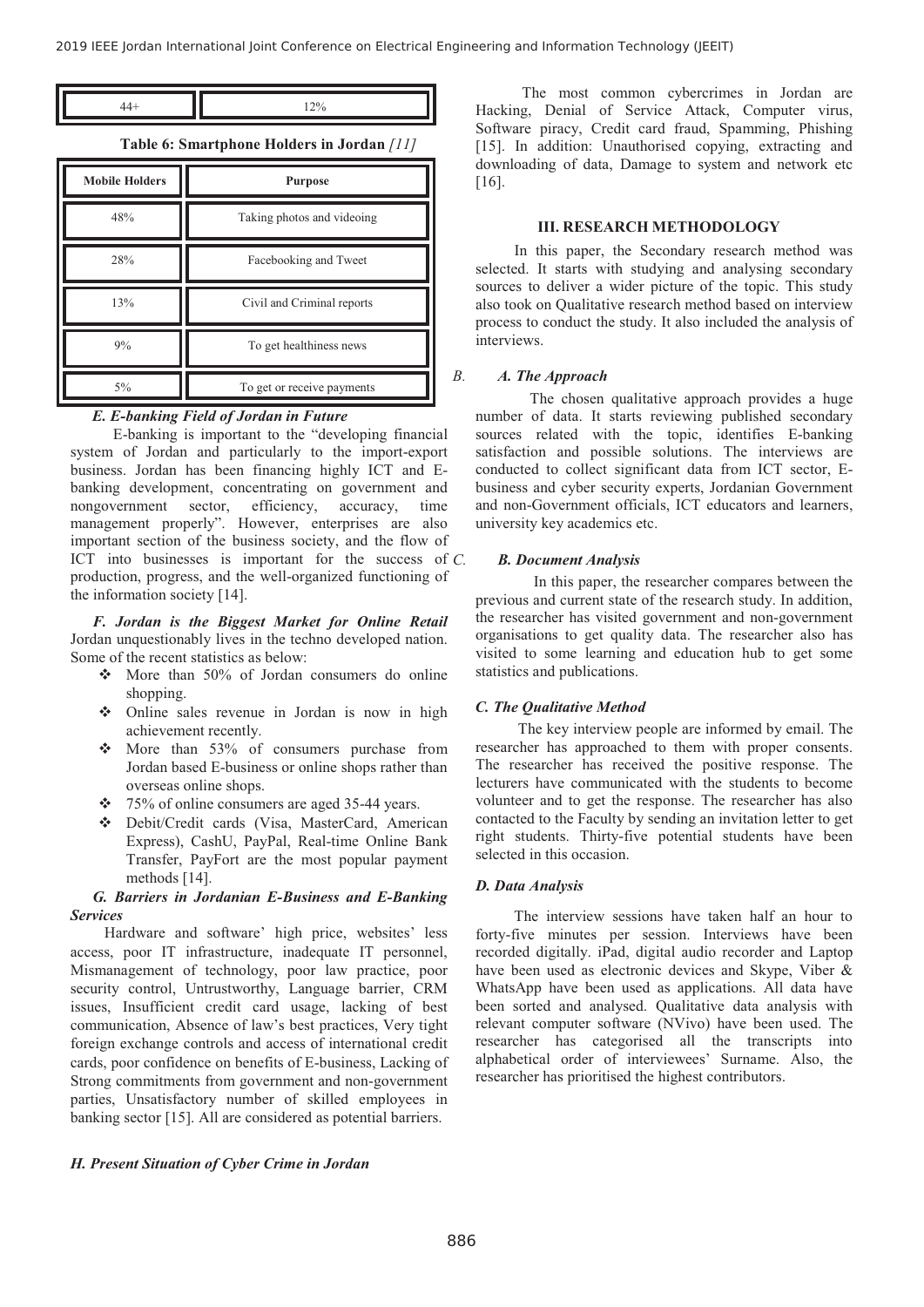# **IV. DATA COLLECTION AND RESEARCH ANALYSIS**

#### *Qualitative Results*

 The outcomes have been developed from the key interviewers such as ICT experts- identified by I1, I2, I3, I4, I5, the Government and non-Government officialsidentified by G1, G2, G3, G4, G5, Academics-identified by A1, A2, A3, A4, A5 and Students identified by S1, S2, S3, S4, S5.

### **V. RESEARCH RESULTS AND KEY FINDINGS**

 As E-business is promptly increasing in Jordan, although E-banking and E-business are considered noteworthy tools for development to the Jordanian finance [24]. This below section has valued some key findings:

- E-banking have emerging business potentials in Jordan, but the poor decision making by top management are the basic reasons behind the lag in E-banking sector in Jordan.
- Authority struggle in E-banking adoption decision and the general lack of investment in E-business applications are the major factors for E-banking dilemma.
- Limited banks in Jordan offer limited number of eservices through the web, making online transaction or provide the customer with an online banking transaction and online investment application.
- - Still the consumers in Jordan are not fully ready to be E-banking users, they are likely to show worry and insecurity about the e-service and feel less hopeful and innovative about the technology.
- $\frac{1}{2}$  The private sector and the public sector can make noteworthy development in developing E-business push through its industry association.
- In order to endorse acceptance, all banks in Jordan should offer their customers with step-by-step demonstrations which demonstrate the steps for using E-banking on the banking website.
- This paper examines and identified that security is the vital factor to take into attention by customers before adopting an innovation of E-banking.
- The lack of customers' trust in web merchants and the electronic channels lead to the failure of the retail distribution channel via internet in Jordan.
- The effect of the age on E-banking adoption is an argumentative point with the researcher. Young Jordanian people are more likely to be adopters of E-banking online systems than elderly people [17].
- Jordan government can play a vital role to advance business activities for E-banking and E-business adoption.
- The Jordanian customers with high income rate show higher level of E-banking acceptance [18].

Below table also shows substantial development of Ebanking.

**Table 7: E-banking Growth Rate** [19]

| Year | E-banking Growth Rate |  |  |
|------|-----------------------|--|--|
| 2010 | 4.80%                 |  |  |
| 2015 | 8.91%                 |  |  |
| 2017 | 10.12%                |  |  |
| 2018 | 12.38%                |  |  |

 Next table also shows the percentage of E-banking adoption between age group of Jordan.

**Table 8: E-banking Adoption in Jordan** *[19]* 

| <b>Age Range</b> | <b>E-banking Adoption</b> |  |  |
|------------------|---------------------------|--|--|
| Over 50          | 10%                       |  |  |
| $41 - 50$        | 20%                       |  |  |
| $31-40$          | 32%                       |  |  |
| $21 - 30$        | 27%                       |  |  |
| Under 21         | 10%                       |  |  |

**Table 9: Most Popular Payments Methods in Jordan** *[19]* 

| <b>Online Payment Method</b>       |
|------------------------------------|
| Visa, MasterCard, American Express |
| CashU                              |
| PayPal                             |
| Real-time Online Bank Transfer     |
| PayFort                            |

**Table 10: Cyber Crime in Jordan** *[20]* 

| Cybercrime                 | 2015 | 2016 | 2017 | 2018 |
|----------------------------|------|------|------|------|
| Facebook Scam              | 200  | 289  | 419  | 611  |
| Debit/Credit Card<br>Fraud | 813  | 1012 | 1134 | 1319 |
| Lottery Fraud              | 36   | 54   | 77   | 91   |
| <b>Email Hacking</b>       | 77   | 89   | 101  | 209  |
| Abusive Calls/SMS          | 71   | 93   | 114  | 197  |

**Table 11: Cyber Criminals Arrests by Age Group in Jordan** *[21]* 

| Age | <b>Numbers of</b> | Numbers of     | <b>Numbers of</b> |
|-----|-------------------|----------------|-------------------|
|     | <b>Arrests</b>    | <b>Arrests</b> | <b>Arrests</b>    |
|     | (2016)            | (2017)         | (2018)            |
|     |                   |                |                   |